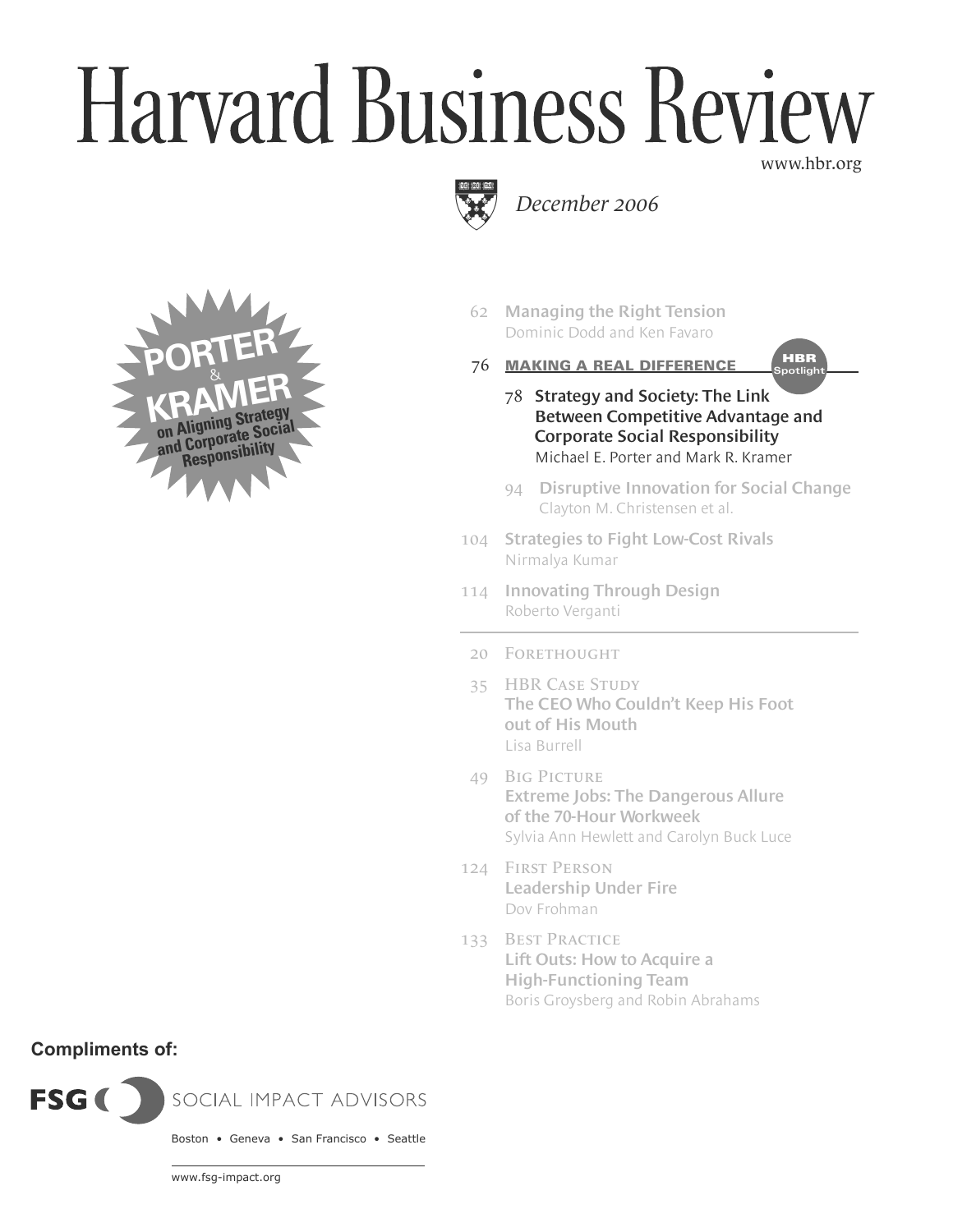## **by Michael E. Porter and Mark R. Kramer**

# **Strategy Society**&

# The Link Between Competitive Advantage and Corporate Social Responsibility

**overnments, activists, and the media** have become adept at holding companies to account for the social consequences of their activities. Myriad organizations rank companies on the performance of their corporate social responsibility (CSR), and, despite sometimes questionable methodologies, these rankings attract considerable publicity. As a result, CSR has emerged as an inescapable priority for business leaders in every country. G

Many companies have already done much to improve the social and environmental consequences of their activities, yet these efforts have not been nearly as productive as they could be – for two reasons. First, they pit business against society, when clearly the two are interdependent. Second, they pressure companies to think of corporate social responsibility in generic ways instead of in the way most appropriate to each firm's strategy.

december 2006 1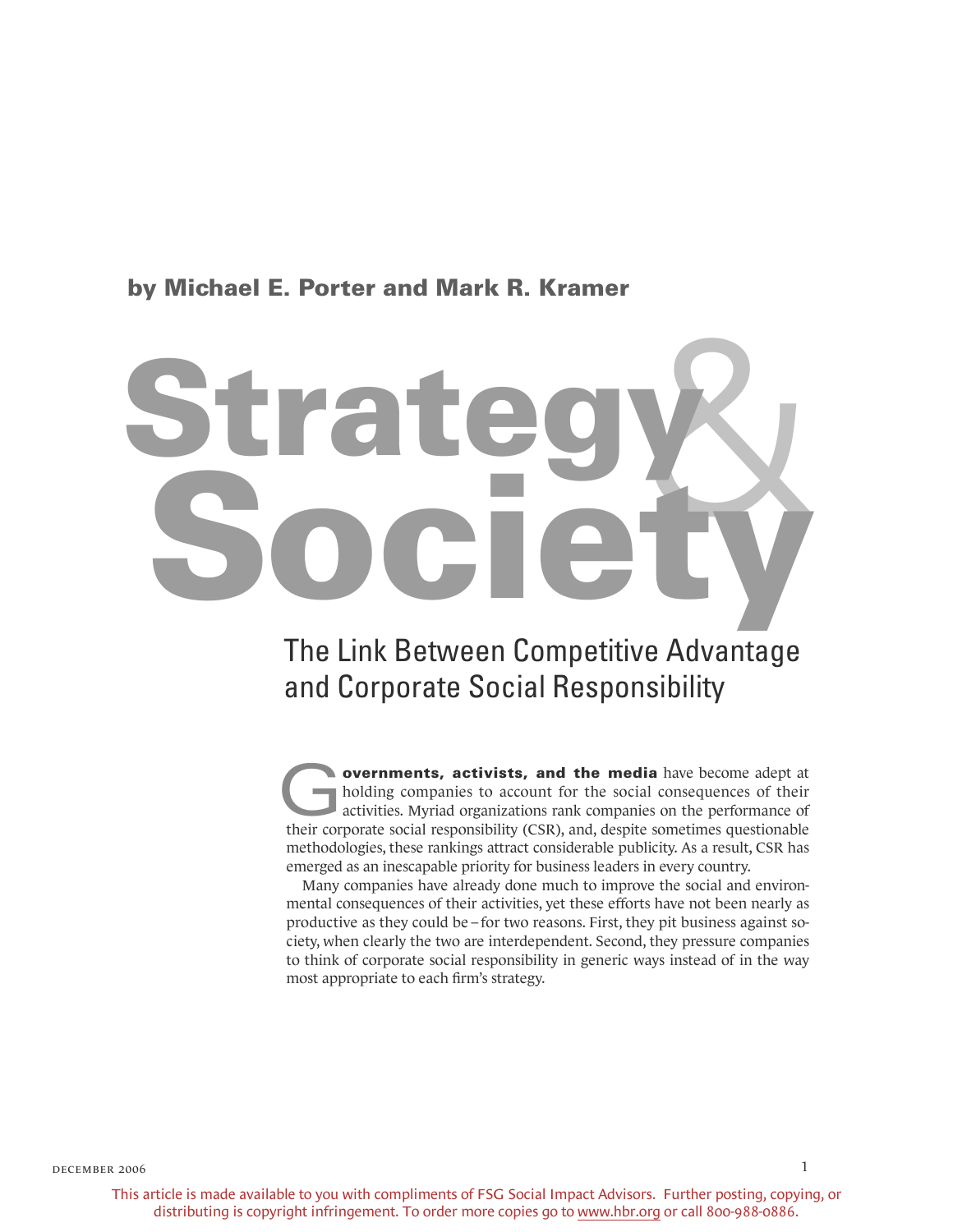The fact is, the prevailing approaches to CSR are so fragmented and so disconnected from business and strategy as to obscure many of the greatest opportunities for companies to benefit society. If, instead, corporations were to analyze their prospects for social responsibility using the same frameworks that guide their core business choices, they would discover that CSR can be much more than a cost, a constraint, or a charitable deed–it can be a source of opportunity, innovation, and competitive advantage.

In this article, we propose a new way to look at the relationship between business and society that does not treat corporate success and social welfare as a zero-sum game. We introduce a framework companies can use to identify all of the effects, both positive and negative, they have on society; determine which ones to address; and to the AIDS pandemic in Africa even though it was far removed from their primary product lines and markets. Fast-food and packaged food companies are now being held responsible for obesity and poor nutrition.

Activist organizations of all kinds, both on the right and the left, have grown much more aggressive and effective in bringing public pressure to bear on corporations. Activists may target the most visible or successful companies merely to draw attention to an issue, even if those corporations actually have had little impact on the problem at hand. Nestlé, for example, the world's largest purveyor of bottled water, has become a major target in the global debate about access to fresh water, despite the fact that Nestlé's bottled water sales consume just 0.0008% of the world's fresh water supply. The inefficiency of agri-

**The prevailing approaches to CSR are so disconnected from business as to obscure many of the greatest opportunities for companies to benefit society.**

suggest effective ways to do so. When looked at strategically, corporate social responsibility can become a source of tremendous social progress, as the business applies its considerable resources, expertise, and insights to activities that benefit society.

#### **The Emergence of Corporate Social Responsibility**

eightened corporate attention to CSR has not<br>been entirely voluntary. Many companies<br>awoke to it only after being surprised by public<br>many constrained by the distribution of the part was the surface been entirely voluntary. Many companies awoke to it only after being surprised by public responses to issues they had not previously thought were part of their business responsibilities. Nike, for example, faced an extensive consumer boycott after the *New York Times* and other media outlets reported abusive labor practices at some of its Indonesian suppliers in the early 1990s. Shell Oil's decision to sink the *Brent Spar,* an obsolete oil rig, in the North Sea led to Greenpeace protests in 1995 and to international headlines. Pharmaceutical companies discovered that they were expected to respond cultural irrigation, which uses 70% of the world's supply annually, is a far more pressing issue, but it offers no equally convenient multinational corporation to target.

Debates about CSR have moved all the way into corporate boardrooms. In 2005, 360 different CSR-related shareholder resolutions were filed on issues ranging from labor conditions to global warming. Government regulation increasingly mandates social responsibility reporting. Pending legislation in the UK, for example, would require every publicly listed company to disclose ethical, social, and environmental risks in its annual report. These pressures clearly demonstrate the extent to which external stakeholders are seeking to hold companies accountable for social issues and highlight the potentially large financial risks for any firm whose conduct is deemed unacceptable.

While businesses have awakened to these risks, they are much less clear on what to do about them. In fact, the most common corporate response has been neither strategic nor operational but cosmetic: public relations and media campaigns, the centerpieces of which are often

*Michael E. Porter is the Bishop William Lawrence University Professor at Harvard University; he is based at Harvard Business School in Boston. He is a frequent contributor to HBR, and his most recent article is "Seven Surprises for New CEOs" (October 2004). Mark R. Kramer (mark.kramer@fsg-impact.org) is the managing director of FSG Social Impact Advisors, an international nonprofit consulting firm, and a senior fellow in the CSR Initiative at Harvard's John F. Kennedy School of Government in Cambridge, Massachusetts. Porter and Kramer are the cofounders of both FSG Social Impact Advisors and the Center for Effective Philanthropy, a nonprofit research organization.*

2 harvard business review | hbr.org harvard business review | hbr.org harvard business review | hbr.org harvard business review | hbr.org harvard business review | hbr.org harvard business review | hbr.org harvard business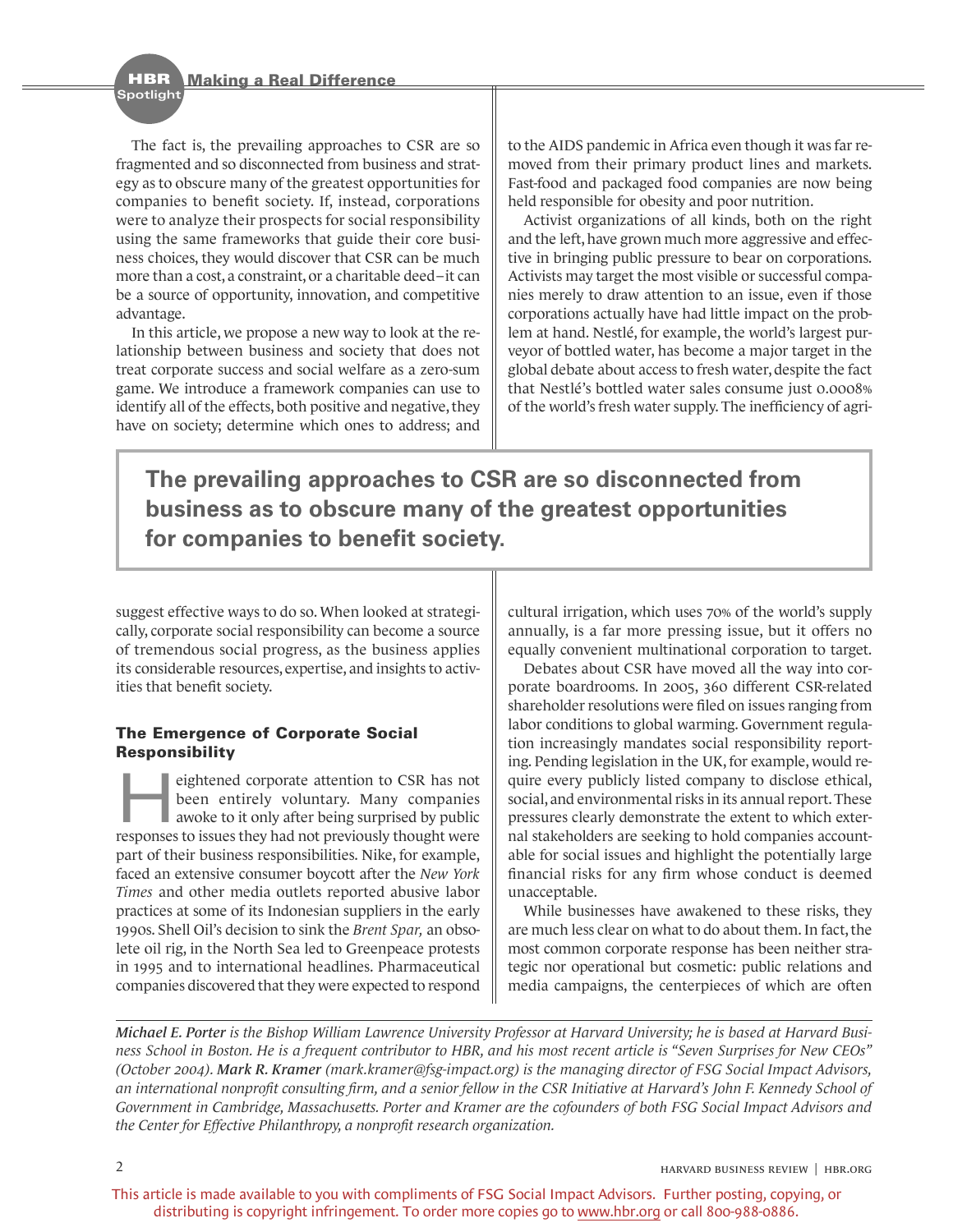glossy CSR reports that showcase companies' social and environmental good deeds. Of the 250 largest multinational corporations, 64% published CSR reports in 2005, either within their annual report or, for most, in separate sustainability reports – supporting a new cottage industry of report writers.

Such publications rarely offer a coherent framework for CSR activities, let alone a strategic one. Instead, they aggregate anecdotes about uncoordinated initiatives to demonstrate a company's social sensitivity. What these reports leave out is often as telling as what they include. Reductions in pollution, waste, carbon emissions, or energy use, for example, may be documented for specific divisions or regions but not for the company as a whole. Philanthropic initiatives are typically described in terms of dollars or volunteer hours spent but almost never in terms of impact. Forward-looking commitments to reach explicit performance targets are even rarer.

This proliferation of CSR reports has been paralleled by growth in CSR ratings and rankings. While rigorous and reliable ratings might constructively influence corporate behavior, the existing cacophony of self-appointed scorekeepers does little more than add to the confusion. (See the sidebar "The Ratings Game.")

In an effort to move beyond this confusion, corporate leaders have turned for advice to a growing collection of increasingly sophisticated nonprofit organizations, consulting firms, and academic experts. A rich literature on CSR has emerged, though what practical guidance it offers corporate leaders is often unclear. Examining the primary schools of thought about CSR is an essential starting point in understanding why a new approach is needed to integrating social considerations more effectively into core business operations and strategy.

#### **Four Prevailing Justifications for CSR**

**Broadly speaking, proponents of CSR have used<br>four arguments to make their case: moral obliga-<br>tion, sustainability, license to operate, and reputation. The monal numeral** four arguments to make their case: moral obligation, sustainability, license to operate, and reputation. The moral appeal – arguing that companies have a duty to be good citizens and to "do the right thing"– is prominent in the goal of Business for Social Responsibility, the leading nonprofit CSR business association in the United States. It asks that its members "achieve commercial success in ways that honor ethical values and respect people, communities, and the natural environment." Sustainability emphasizes environmental and community stewardship. An excellent definition was developed in the 1980s by Norwegian Prime Minister Gro Harlem Brundtland and used by the World Business Council for Sustainable Development: "Meeting the needs of the present without compromising the ability of future

# **The Ratings Game**

Measuring and publicizing social performance is a potentially powerful way to influence corporate behavior – assuming that the ratings are consistently measured and accurately reflect corporate social impact. Unfortunately, neither condition holds true in the current profusion of CSR checklists.

The criteria used in the rankings vary widely. The Dow Jones Sustainability Index, for example, includes aspects of economic performance in its evaluation. It weights customer service almost 50% more heavily than corporate citizenship. The equally prominent FTSE4Good Index, by contrast, contains no measures of economic performance or customer service at all. Even when criteria happen to be the same, they are invariably weighted differently in the final scoring.

Beyond the choice of criteria and their weightings lies the even more perplexing question of how to judge whether the criteria have been met. Most media, nonprofits, and investment advisory organizations have too few resources to audit a universe of complicated global corporate activities. As a result, they tend to use measures for which data are readily and inexpensively available, even though they may not be good proxies for the social or environmental effects they are intended to reflect. The Dow Jones Sustainability Index, for example, uses the size of a company's board as a measure of community involvement, even though size and involvement may be entirely unrelated.<sup>1</sup>

Finally, even if the measures chosen accurately reflect social impact, the data are frequently unreliable. Most ratings rely on surveys whose response rates are statistically insignificant, as well as on self-reported company data that have not been verified externally. Companies with the most to hide are the least likely to respond. The result is a jumble of largely meaningless rankings, allowing almost any company to boast that it meets some measure of social responsibility – and most do.

1. For a fuller discussion of the problem of CSR ratings, see Aaron Chatterji and David Levine, "Breaking Down the Wall of Codes: Evaluating Non-Financial Performance Measurement," California Management Review, Winter 2006.

generations to meet their own needs." The notion of license to operate derives from the fact that every company needs tacit or explicit permission from governments, communities, and numerous other stakeholders to do business. Finally, reputation is used by many companies to justify CSR initiatives on the grounds that they will im-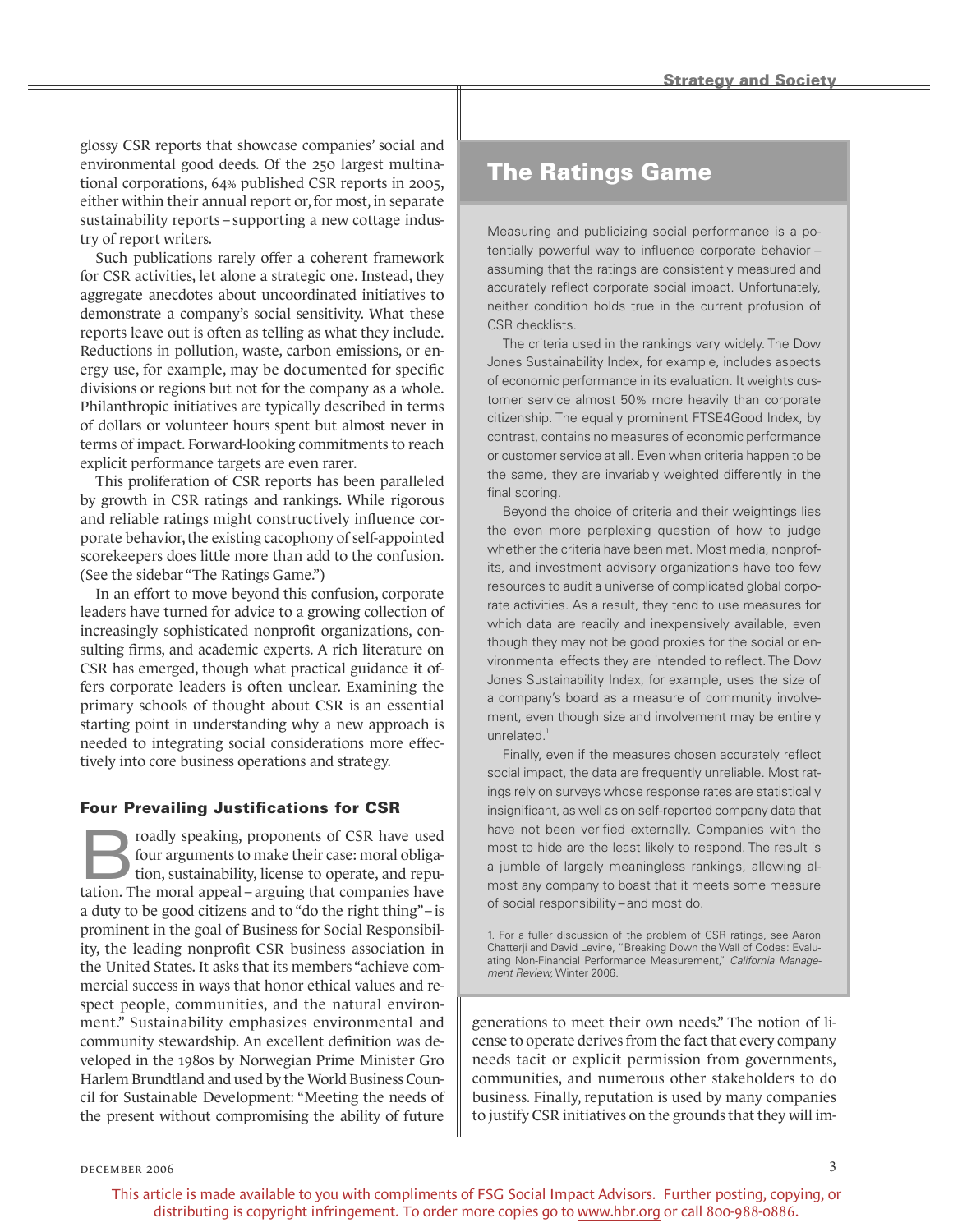prove a company's image, strengthen its brand, enliven morale, and even raise the value of its stock. These justifications have advanced thinking in the field, but none offers sufficient guidance for the difficult choices corporate leaders must make. Consider the practical limitations of each approach.

The CSR field remains strongly imbued with a moral imperative. In some areas, such as honesty in filing financial statements and operating within the law, moral considerations are easy to understand and apply. It is the nature of moral obligations to be absolute mandates, however, while most corporate social choices involve balancing competing values, interests, and costs. Google's recent entry into China, for example, has created an irreconcilable conflict between its U.S. customers' abhorrence of censorship and the legal constraints imposed by the Chinese government. The moral calculus needed to weigh one social benefit against another, or against its financial costs, has yet to be developed. Moral principles do not tell a pharmaceutical company how to allocate its revenues

raises questions about these trade-offs without offering a framework to answer them. Managers without a strategic understanding of CSR are prone to postpone these costs, which can lead to far greater costs when the company is later judged to have violated its social obligation.

The license-to-operate approach, by contrast, is far more pragmatic. It offers a concrete way for a business to identify social issues that matter to its stakeholders and make decisions about them. This approach also fosters constructive dialogue with regulators, the local citizenry, and activists – one reason, perhaps, that it is especially prevalent among companies that depend on government consent, such as those in mining and other highly regulated and extractive industries. That is also why the approach is common at companies that rely on the forbearance of their neighbors, such as those, like chemical manufacturing, whose operations are noxious or environmentally hazardous. By seeking to satisfy stakeholders, however, companies cede primary control of their CSR agendas to outsiders. Stakeholders' views are obviously important,

# **The vehemence of a stakeholder group does not necessarily signify the importance of an issue – either to the company or to the world.**

among subsidizing care for the indigent today, developing cures for the future, and providing dividends to its investors.

The principle of sustainability appeals to enlightened self-interest, often invoking the so-called triple bottom line of economic, social, and environmental performance. In other words, companies should operate in ways that secure long-term economic performance by avoiding shortterm behavior that is socially detrimental or environmentally wasteful. The principle works best for issues that coincide with a company's economic or regulatory interests. DuPont, for example, has saved over \$2 billion from reductions in energy use since 1990. Changes to the materials McDonald's uses to wrap its food have reduced its solid waste by 30%. These were smart business decisions entirely apart from their environmental benefits. In other areas, however, the notion of sustainability can become so vague as to be meaningless. Transparency may be said to be more "sustainable" than corruption. Good employment practices are more "sustainable" than sweatshops. Philanthropy may contribute to the "sustainability" of a society. However true these assertions are, they offer little basis for balancing long-term objectives against the short-term costs they incur. The sustainability school but these groups can never fully understand a corporation's capabilities, competitive positioning, or the tradeoffs it must make. Nor does the vehemence of a stakeholder group necessarily signify the importance of an issue – either to the company or to the world. A firm that views CSR as a way to placate pressure groups often finds that its approach devolves into a series of short-term defensive reactions – a never-ending public relations palliative with minimal value to society and no strategic benefit for the business.

Finally, the reputation argument seeks that strategic benefit but rarely finds it. Concerns about reputation, like license to operate, focus on satisfying external audiences. In consumer-oriented companies, it often leads to highprofile cause-related marketing campaigns. In stigmatized industries, such as chemicals and energy, a company may instead pursue social responsibility initiatives as a form of insurance, in the hope that its reputation for social consciousness will temper public criticism in the event of a crisis. This rationale once again risks confusing public relations with social and business results.

A few corporations, such as Ben & Jerry's, Newman's Own, Patagonia, and the Body Shop, have distinguished themselves through an extraordinary long-term commit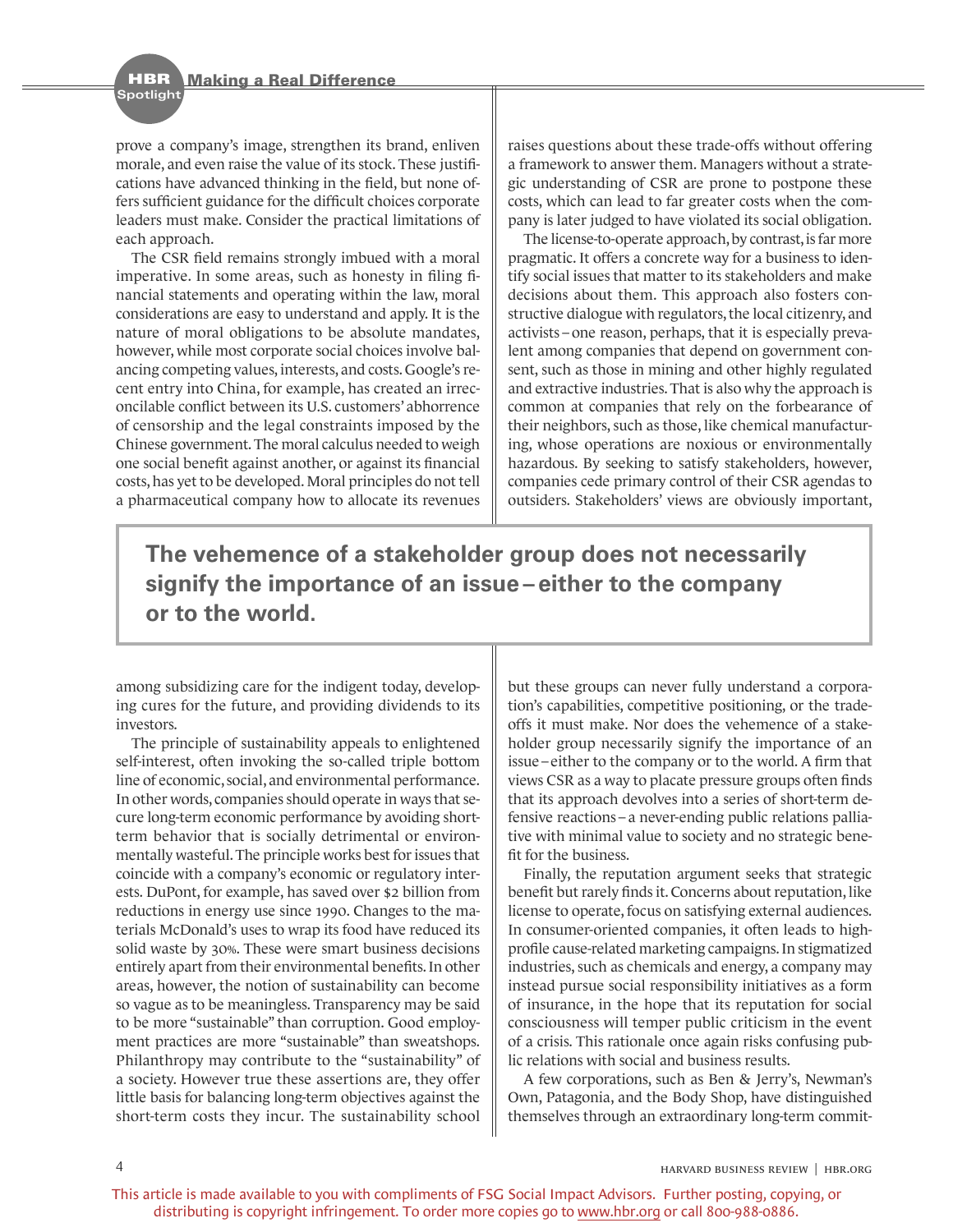ment to social responsibility. But even for these companies, the social impact achieved, much less the business benefit, is hard to determine. Studies of the effect of a company's social reputation on consumer purchasing preferences or on stock market performance have been inconclusive at best. As for the concept of CSR as insurance, the connection between the good deeds and consumer attitudes is so indirect as to be impossible to measure. Having no way to quantify the benefits of these investments puts such CSR programs on shaky ground, liable to be dislodged by a change of management or a swing in the business cycle.

All four schools of thought share the same weakness: They focus on the tension between business and society rather than on their interdependence. Each creates a generic rationale that is not tied to the strategy and operations of any specific company or the places in which it operates. Consequently, none of them is sufficient to help a company identify, prioritize, and address the social issues that matter most or the ones on which it can make the biggest impact. The result is oftentimes a hodgepodge of uncoordinated CSR and philanthropic activities disconnected from the company's strategy that neither make any meaningful social impact nor strengthen the firm's long-term competitiveness. Internally, CSR practices and initiatives are often isolated from operating units – and even separated from corporate philanthropy. Externally, the company's social impact becomes diffused among numerous unrelated efforts, each responding to a different stakeholder group or corporate pressure point.

The consequence of this fragmentation is a tremendous lost opportunity. The power of corporations to create social benefit is dissipated, and so is the potential of companies to take actions that would support both their communities and their business goals.

#### **Integrating Business and Society**

o advance CSR, we must root it in a broad under-<br>standing of the interrelationship between a<br>corporation and society while at the same standing of the interrelationship between a time anchoring it in the strategies and activities of specific companies. To say broadly that business and society need each other might seem like a cliché, but it is also the basic truth that will pull companies out of the muddle that their current corporate-responsibility thinking has created.

Successful corporations need a healthy society. Education, health care, and equal opportunity are essential to a productive workforce. Safe products and working conditions not only attract customers but lower the internal costs of accidents. Efficient utilization of land, water, energy, and other natural resources makes business more

productive. Good government, the rule of law, and property rights are essential for efficiency and innovation. Strong regulatory standards protect both consumers and competitive companies from exploitation. Ultimately, a healthy society creates expanding demand for business, as more human needs are met and aspirations grow. Any business that pursues its ends at the expense of the society in which it operates will find its success to be illusory and ultimately temporary.

At the same time, a healthy society needs successful companies. No social program can rival the business sector when it comes to creating the jobs, wealth, and innovation that improve standards of living and social conditions over time. If governments, NGOs, and other participants in civil society weaken the ability of business to operate productively, they may win battles but will lose the war, as corporate and regional competitiveness fade, wages stagnate, jobs disappear, and the wealth that pays taxes and supports nonprofit contributions evaporates.

Leaders in both business and civil society have focused too much on the friction between them and not enough on the points of intersection. The mutual dependence of corporations and society implies that both business decisions and social policies must follow the principle of *shared value.* That is, choices must benefit both sides. If either a business or a society pursues policies that benefit its interests at the expense of the other, it will find itself on a dangerous path. A temporary gain to one will undermine the long-term prosperity of both.<sup>1</sup>

To put these broad principles into practice, a company must integrate a social perspective into the core frameworks it already uses to understand competition and guide its business strategy.

**Identifying the points of intersection.** The interdependence between a company and society takes two forms. First, a company impinges upon society through its operations in the normal course of business: These are *inside-out linkages.*

Virtually every activity in a company's value chain touches on the communities in which the firm operates, creating either positive or negative social consequences. (For an example of this process, see the exhibit "Looking Inside Out: Mapping the Social Impact of the Value Chain.") While companies are increasingly aware of the social impact of their activities (such as hiring practices, emissions, and waste disposal), these impacts can be more subtle and variable than many managers realize. For one thing, they depend on location. The same manufacturing operation will have very different social consequences in China than in the United States.

A company's impact on society also changes over time, as social standards evolve and science progresses. As-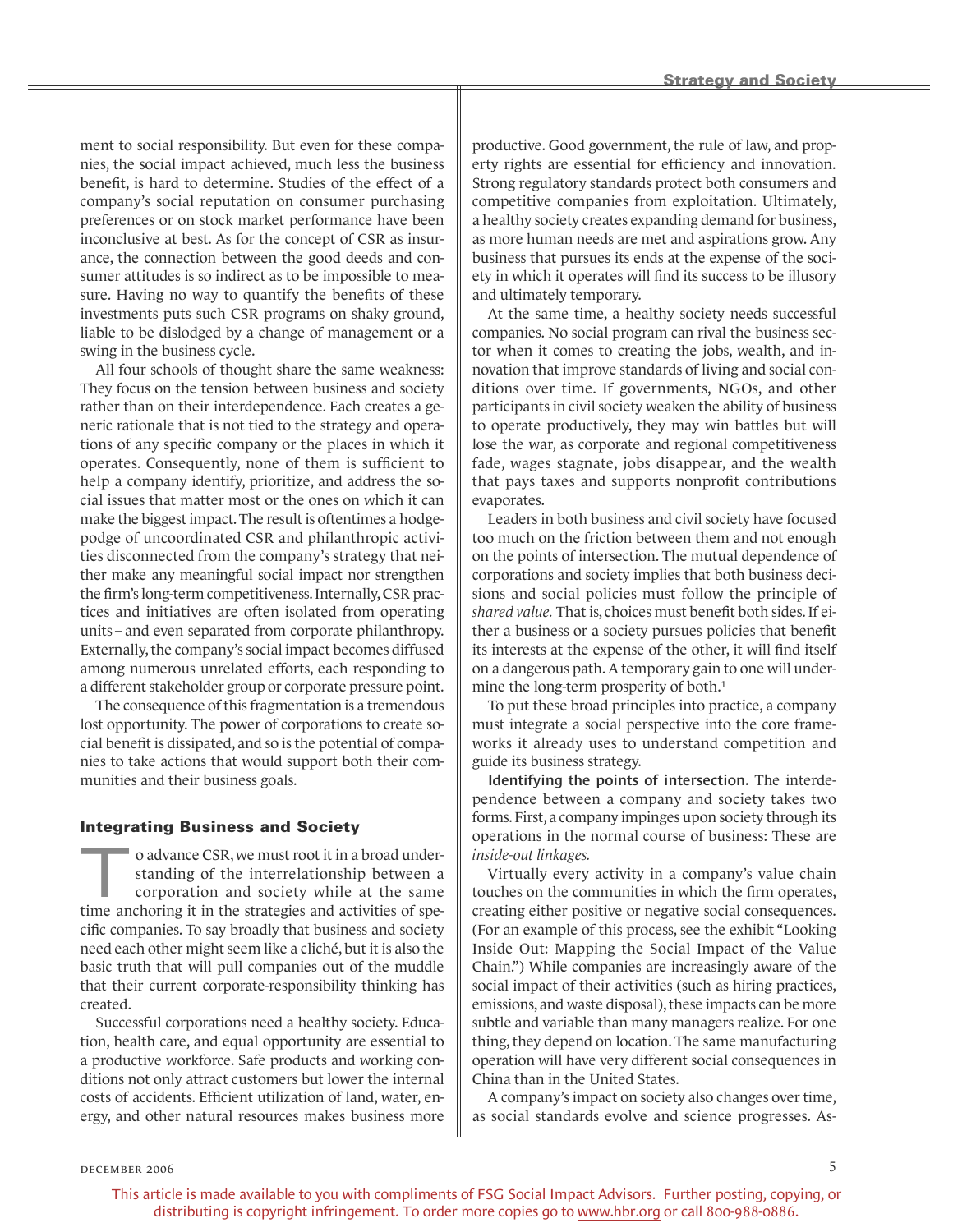bestos, now understood as a serious health risk, was thought to be safe in the early 1900s, given the scientific knowledge then available. Evidence of its risks gradually mounted for more than 50 years before any company was held liable for the harms it can cause. Many firms that failed to anticipate the consequences of this evolving body of research have been bankrupted by the results. No longer can companies be content to monitor only the obvious social impacts of today. Without a careful process for identifying evolving social effects of tomorrow, firms may risk their very survival.

Not only does corporate activity affect society, but external social conditions also influence corporations, for better and for worse. These are *outside-in linkages.*

Every company operates within a competitive context, which significantly affects its ability to carry out its strategy, especially in the long run. Social conditions form a key part of this context.Competitive context garners far less attention than value chain impacts but can have far greater intersect with its particular business. Other social agendas are best left to those companies in other industries, NGOs, or government institutions that are better positioned to address them. The essential test that should guide CSR is not whether a cause is worthy but whether it presents an opportunity to create shared value – that is, a meaningful benefit for society that is also valuable to the business.

Our framework suggests that the social issues affecting a company fall into three categories, which distinguish between the many worthy causes and the narrower set of social issues that are both important and strategic for the business.

*Generic social issues* may be important to society but are neither significantly affected by the company's operations nor influence the company's long-term competitiveness. *Value chain social impacts* are those that are significantly affected by the company's activities in the ordinary course of business. *Social dimensions of compet-*

# **An affirmative corporate social agenda moves from mitigating harm to reinforcing corporate strategy through social progress.**

strategic importance for both companies and societies. Ensuring the health of the competitive context benefits both the company and the community.

Competitive context can be divided into four broad areas: first, the quantity and quality of available business inputs– human resources, for example, or transportation infrastructure; second, the rules and incentives that govern competition–such as policies that protect intellectual property, ensure transparency, safeguard against corruption, and encourage investment; third, the size and sophistication of local demand, influenced by such things as standards for product quality and safety, consumer rights, and fairness in government purchasing; fourth, the local availability of supporting industries, such as service providers and machinery producers. Any and all of these aspects of context can be opportunities for CSR initiatives. (See the exhibit "Looking Outside In: Social Influences on Competitiveness.") The ability to recruit appropriate human resources, for example, may depend on a number of social factors that companies can influence, such as the local educational system, the availability of housing, the existence of discrimination (which limits the pool of workers), and the adequacy of the public health infrastructure.<sup>2</sup>

**Choosing which social issues to address.** No business can solve all of society's problems or bear the cost of doing so. Instead, each company must select issues that *itive context* are factors in the external environment that significantly affect the underlying drivers of competitiveness in those places where the company operates. (See the exhibit "Prioritizing Social Issues.")

Every company will need to sort social issues into these three categories for each of its business units and primary locations, then rank them in terms of potential impact. Into which category a given social issue falls will vary from business unit to business unit, industry to industry, and place to place.

Supporting a dance company may be a generic social issue for a utility like Southern California Edison but an important part of the competitive context for a corporation like American Express, which depends on the highend entertainment, hospitality, and tourism cluster. Carbon emissions may be a generic social issue for a financial services firm like Bank of America, a negative value chain impact for a transportation-based company like UPS, or both a value chain impact and a competitive context issue for a car manufacturer like Toyota. The AIDS pandemic in Africa may be a generic social issue for a U.S. retailer like Home Depot, a value chain impact for a pharmaceutical company like GlaxoSmithKline, and a competitive context issue for a mining company like Anglo American that depends on local labor in Africa for its operations.

Even issues that apply widely in the economy, such as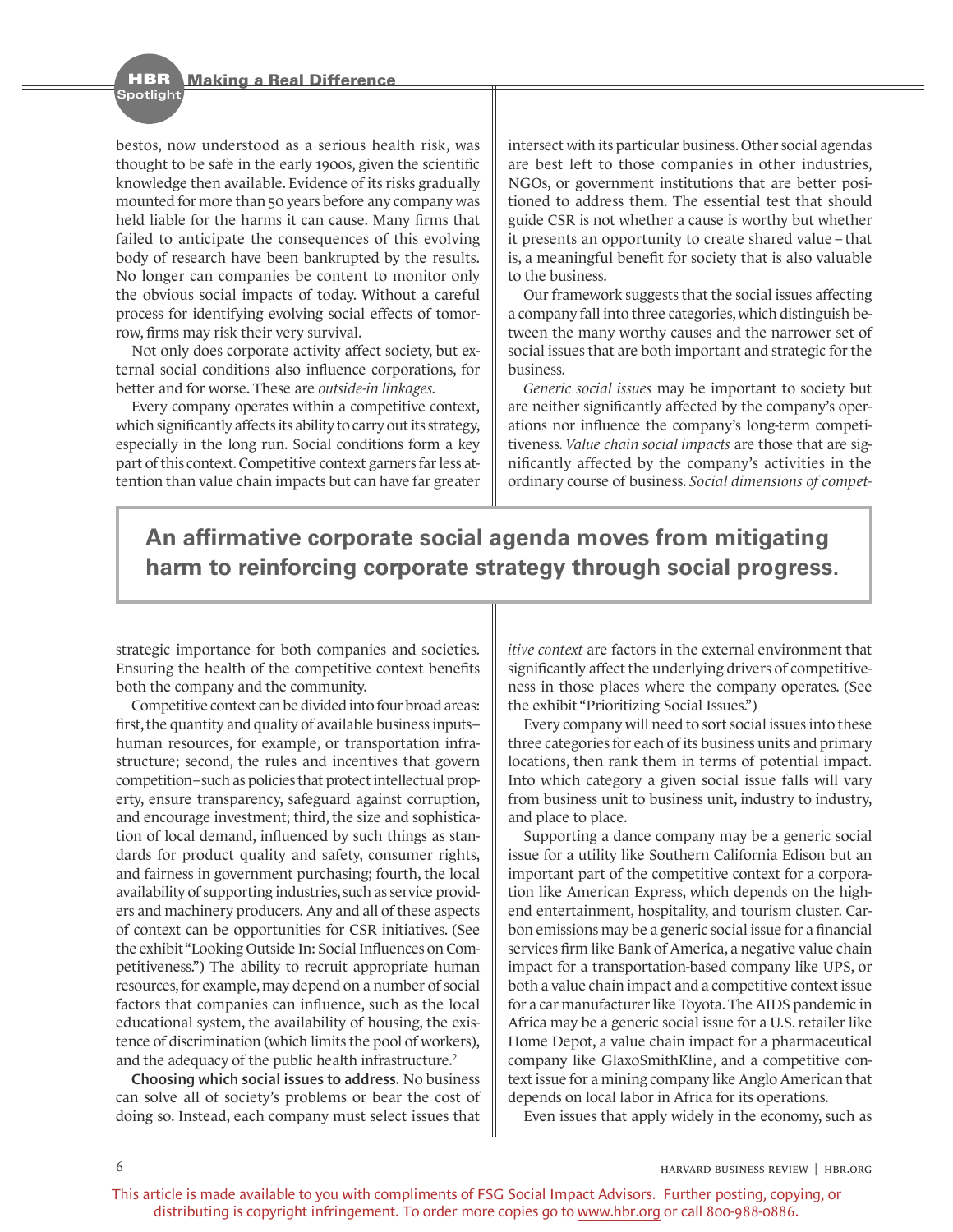diversity in hiring or conservation of energy, can have greater significance for some industries than for others. Health care benefits, for example, will present fewer challenges for software development or biotechnology firms, where workforces tend to be small and well compensated, than for companies in a field like retailing, which is heavily dependent on large numbers of lower-wage workers.

Within an industry, a given social issue may cut differently for different companies, owing to differences in competitive positioning. In the auto industry, for example, Volvo has chosen to make safety a central element of its competitive positioning, while Toyota has built a competitive advantage from the environmental benefits of its hybrid technology. For an individual company, some issues will prove to be important for many of its business units and locations, offering opportunities for strategic corporatewide CSR initiatives.

Where a social issue is salient for many companies across multiple industries, it can often be addressed most effectively through cooperative models. The Extractive Industries Transparency Initiative, for example, includes 19 major oil, gas, and mining companies that have agreed to discourage corruption through full public disclosure and verification of all corporate payments to governments in the countries in which they operate. Collective action by all major corporations in these industries prevents corrupt governments from undermining social benefit by simply choosing not to deal with the firms that disclose their payments.

**Creating a corporate social agenda.** Categorizing and ranking social issues is just the means to an end, which is to create an explicit and affirmative corporate social agenda. A corporate social agenda looks beyond community expectations to opportunities to achieve social and economic benefits simultaneously. It moves from mitigating harm to finding ways to reinforce corporate strategy

# **Prioritizing Social Issues**

#### **Generic Social Issues**

Social issues that are not significantly affected by a company's operations nor materially affect its long-term competitiveness.

#### **Value Chain Social Impacts**

#### Social issues that are significantly affected by a company's activities in the ordinary course of business.

Social issues in the external environment that significantly affect the underlying drivers of a company's competitiveness in the locations where it operates.

**Social Dimensions of Competitive Context**

by advancing social conditions.

Such a social agenda must be responsive to stakeholders, but it cannot stop there. A substantial portion of corporate resources and attention must migrate to truly strategic CSR. (See the exhibit "Corporate Involvement in Society: A Strategic Approach.") It is through strategic CSR that the company will make the most significant social impact and reap the greatest business benefits.

*Responsive CSR.* Responsive CSR comprises two elements: acting as a good corporate citizen, attuned to the evolving social concerns of stakeholders, and mitigating existing or anticipated adverse effects from business activities.

Good citizenship is a sine qua non of CSR, and companies need to do it well. Many worthy local organizations rely on corporate contributions, while employees derive justifiable pride from their company's positive involvement in the community.

The best corporate citizenship initiatives involve far more than writing a check: They specify clear, measurable goals and track results over time. A good example is GE's program to adopt underperforming public high schools near several of its major U.S. facilities. The company contributes between \$250,000 and \$1 million over a five-year period to each school and makes in-kind donations as well. GE managers and employees take an active role by working with school administrators to assess needs and mentor or tutor students. In an independent study of ten schools in the program between 1989 and 1999, nearly all showed significant improvement, while the graduation rate in four of the five worst-performing schools doubled from an average of 30% to 60%.

Effective corporate citizenship initiatives such as this one create goodwill and improve relations with local governments and other important constituencies. What's more,GE's employees feel great pride in their participation. Their effect is inherently limited, however. No matter how beneficial the program is, it remains incidental to the company's business, and the direct effect on GE's recruiting and retention is modest.

The second part of responsive CSR – mitigating the harm arising from a firm's value chain activities–is essentially an operational challenge. Because there are a myriad of possible value chain impacts for each business unit, many companies have adopted a checklist approach to CSR, using standardized sets of social and environmental risks. The Global Reporting Initiative, which is rapidly becoming a standard for CSR reporting, has enumerated a list of 141 CSR issues, supplemented by auxiliary lists for different industries.

These lists make for an excellent starting point, but companies need a more proactive and tailored internal process. Managers at each business unit can use the value

DECEMBER 2006 7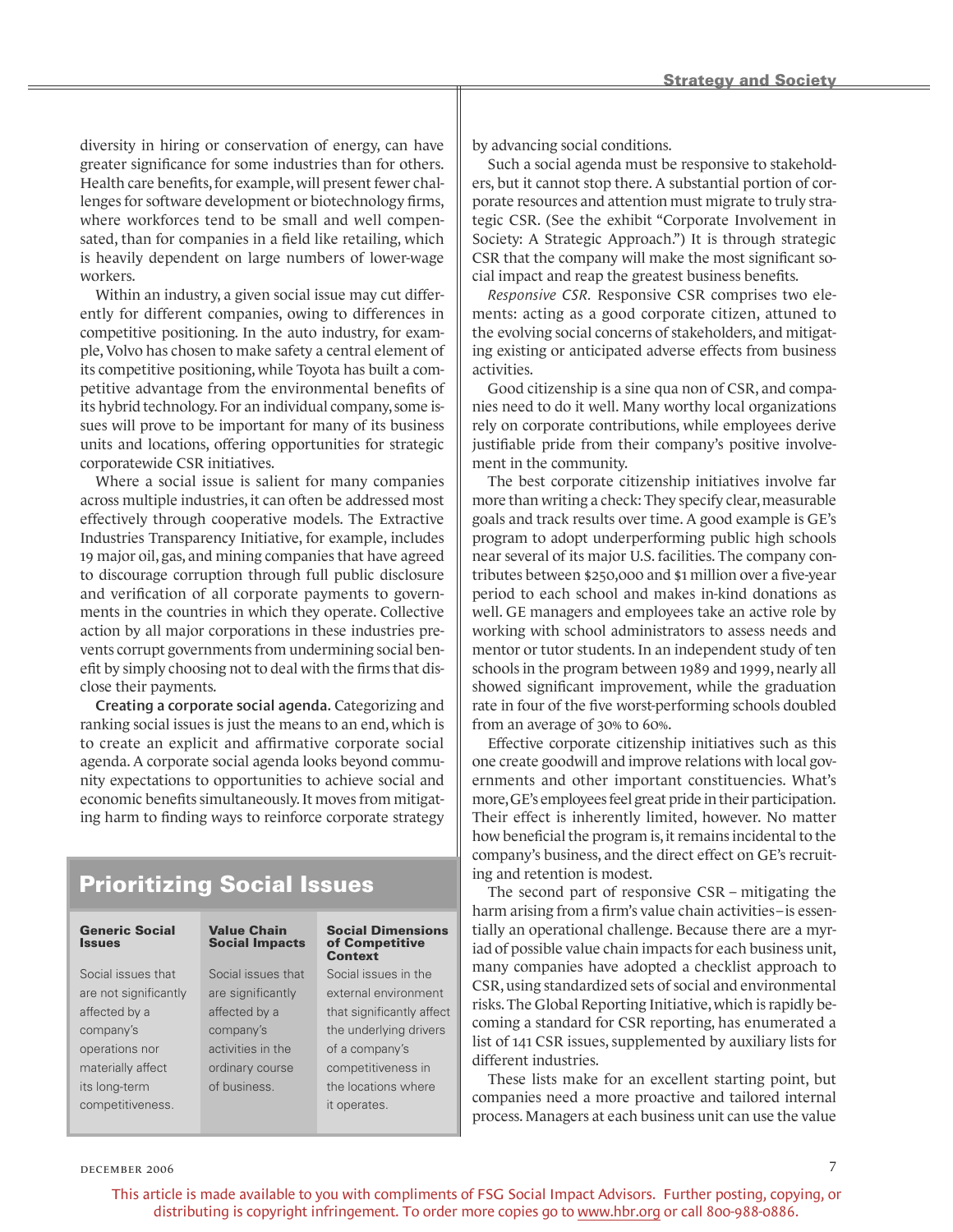# **Mapping Social Opportunities**

The interdependence of a company and society can be analyzed with the same tools used to analyze competitive position and develop strategy. In this way, the firm can focus its particular CSR activities to best effect. Rather than merely acting on well-intentioned impulses or reacting to outside pressure, the organization can set an affirmative CSR agenda that produces maximum social benefit as well as gains for the business.

## **Looking Inside Out: Mapping the Social Impact of the Value Chain**

The value chain depicts all the activities a company engages in while doing business. It can be used as a framework to identify the positive and negative social impact of those activities. These "inside-out" linkages may range from hiring and layoff policies to greenhouse gas emissions, as the partial list of examples illustrated here demonstrates.



8 **8 harvard business review | hbr.org business review | hbr.org business review | hbr.org**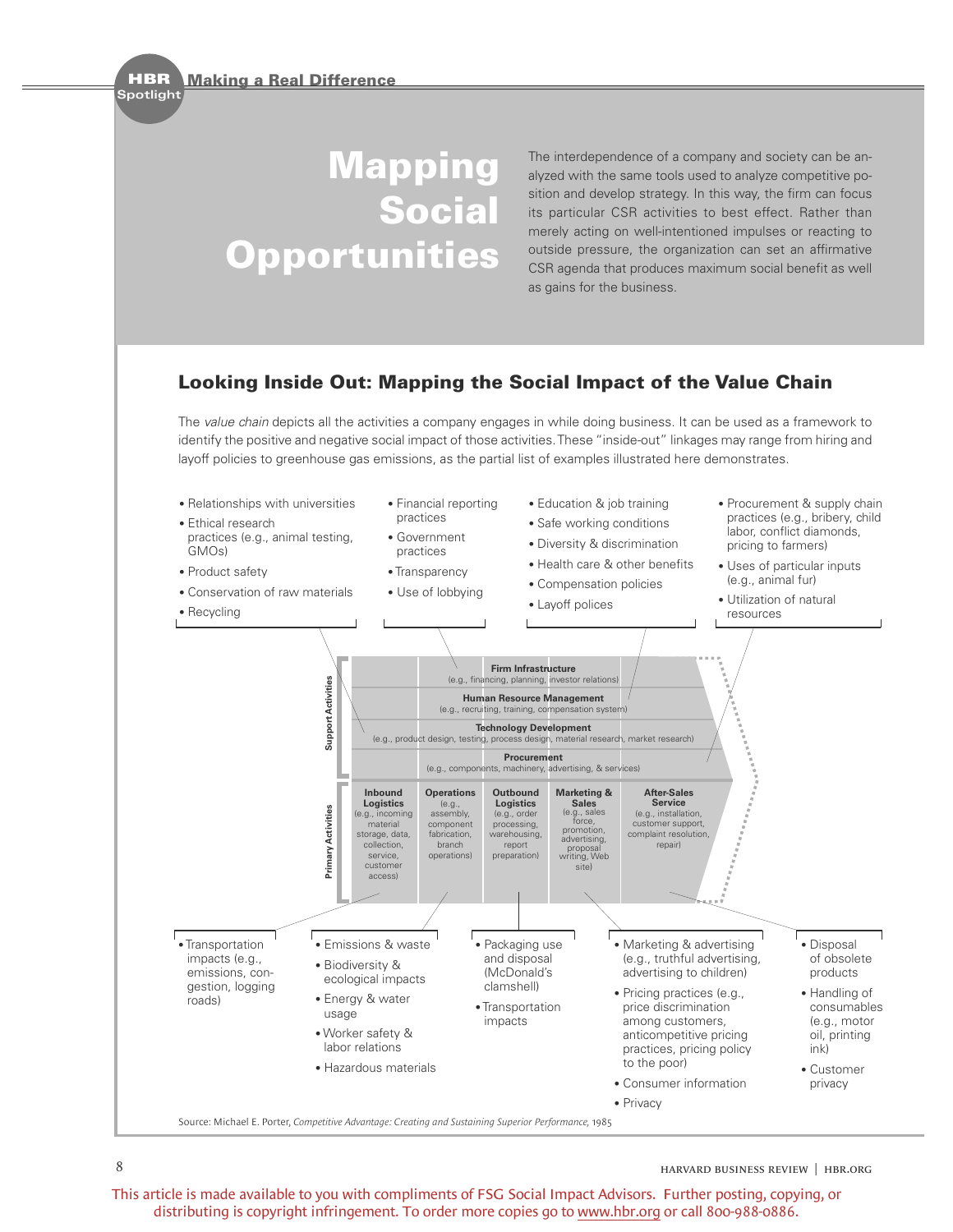These two tools should be used in different ways. When a company uses the value chain to chart all the social consequences of its activities, it has, in effect, created an inventory of problems and opportunities – mostly operational issues – that need to be investigated, prioritized, and addressed. In general, companies should attempt to clear away as many negative value-chain social impacts as possible. Some company activities will prove to offer opportunities for social and strategic distinction.

In addressing competitive context, companies cannot take on every area in the diamond. Therefore, the task is to identify those areas of social context with the greatest strategic value. A company should carefully choose from this menu one or a few social initiatives that will have the greatest shared value: benefit for both society and its own competitiveness.

#### **Looking Outside In: Social Influences on Competitiveness**

In addition to understanding the social ramifications of the value chain, effective CSR requires an understanding of the social dimensions of the company's competitive context – the "outside-in" linkages that affect its ability to improve productivity and execute strategy. These can be understood using the *diamond framework*, which shows how the conditions at a company's locations (such as transportation infrastructure and honestly enforced regulatory policy) affect its ability to compete.



december 2006 9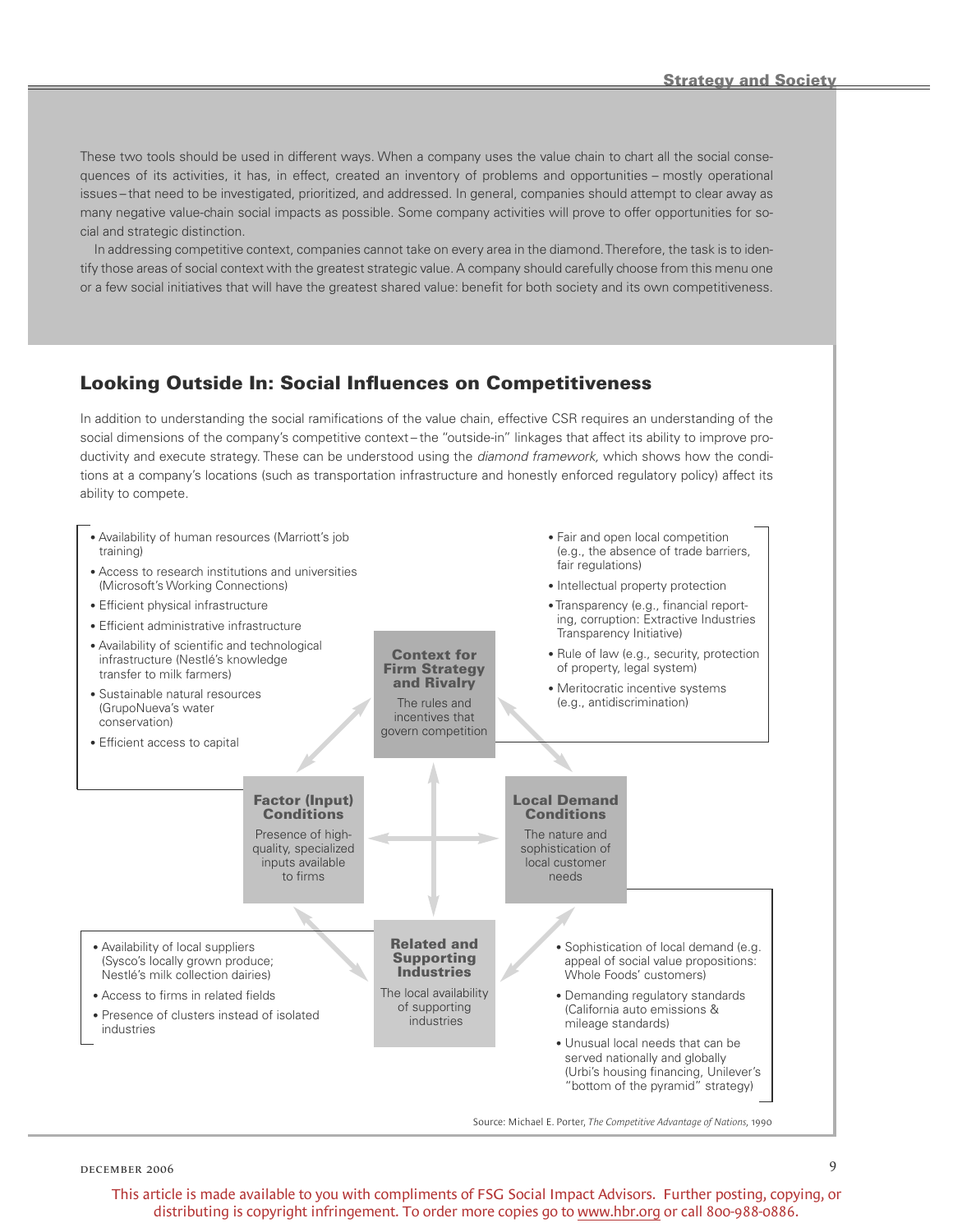chain as a tool to identify systematically the social impacts of the unit's activities in each location. Here operating management, which is closest to the work actually being done, is particularly helpful. Most challenging is to anticipate impacts that are not yet well recognized. Consider B&Q, an international chain of home supply centers based in England. The company has begun to analyze systematically tens of thousands of products in its hundreds of stores against a list of a dozen social issues– from climate change to working conditions at its suppliers' factories – to determine which products pose potential social responsibility risks and how the company might take action before any external pressure is brought to bear.

For most value chain impacts, there is no need to reinvent the wheel. The company should identify best practices for dealing with each one, with an eye toward how those practices are changing. Some companies will be more proactive and effective in mitigating the wide array of social problems that the value chain can create. These companies will gain an edge, but – just as for procurement and other operational improvements – any adtal benefits. Hybrid engines emit as little as 10% of the harmful pollutants conventional vehicles produce while consuming only half as much gas. Voted 2004 Car of the Year by *Motor Trend* magazine, Prius has given Toyota a lead so substantial that Ford and other car companies are licensing the technology. Toyota has created a unique position with customers and is well on its way to establishing its technology as the world standard.

Urbi, a Mexican construction company, has prospered by building housing for disadvantaged buyers using novel financing vehicles such as flexible mortgage payments made through payroll deductions. Crédit Agricole, France's largest bank, has differentiated itself by offering specialized financial products related to the environment, such as financing packages for energy-saving home improvements and for audits to certify farms as organic.

Strategic CSR also unlocks shared value by investing in social aspects of context that strengthen company competitiveness. A symbiotic relationship develops: The success of the company and the success of the community become mutually reinforcing. Typically, the more closely tied a social issue is to the company's business, the greater

**Typically the more closely tied a social issue is to a company's business, the greater the opportunity to leverage the firm's resources – and benefit society.**

vantage is likely to be temporary.

*Strategic CSR.* For any company, strategy must go beyond best practices. It is about choosing a unique position – doing things differently from competitors in a way that lowers costs or better serves a particular set of customer needs. These principles apply to a company's relationship to society as readily as to its relationship to its customers and rivals.

Strategic CSR moves beyond good corporate citizenship and mitigating harmful value chain impacts to mount a small number of initiatives whose social and business benefits are large and distinctive. Strategic CSR involves both inside-out and outside-in dimensions working in tandem. It is here that the opportunities for shared value truly lie.

Many opportunities to pioneer innovations to benefit both society and a company's own competitiveness can arise in the product offering and the value chain. Toyota's response to concerns over automobile emissions is an example. Toyota's Prius, the hybrid electric/gasoline vehicle, is the first in a series of innovative car models that have produced competitive advantage *and* environmenthe opportunity to leverage the firm's resources and capabilities, and benefit society.

Microsoft's Working Connections partnership with the American Association of Community Colleges (AACC) is a good example of a shared-value opportunity arising from investments in context. The shortage of information technology workers is a significant constraint on Microsoft's growth; currently, there are more than 450,000 unfilled IT positions in the United States alone. Community colleges, with an enrollment of 11.6 million students, representing 45% of all U.S. undergraduates, could be a major solution. Microsoft recognizes, however, that community colleges face special challenges: IT curricula are not standardized, technology used in classrooms is often outdated, and there are no systematic professional development programs to keep faculty up to date.

Microsoft's \$50 million five-year initiative was aimed at all three problems. In addition to contributing money and products, Microsoft sent employee volunteers to colleges to assess needs, contribute to curriculum development, and create faculty development institutes. Note that in this case, volunteers and assigned staff were able to use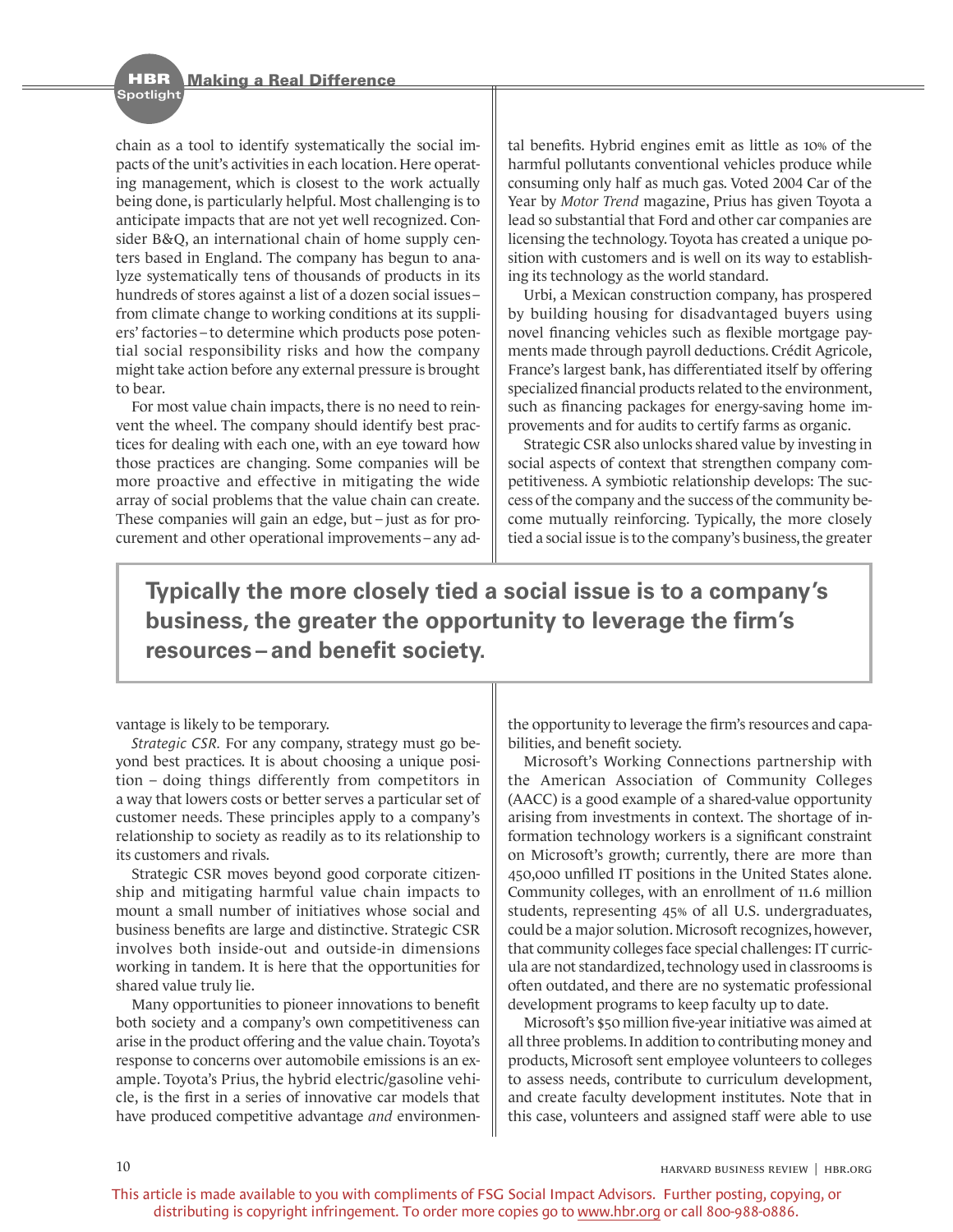their core professional skills to address a social need, a far cry from typical volunteer programs. Microsoft has achieved results that have benefited many communities while having a direct–and potentially significant–impact on the company.

**Integrating inside-out and outside-in practices.** Pioneering value chain innovations and addressing social constraints to competitiveness are each powerful tools for creating economic and social value. However, as our examples illustrate, the impact is even greater if they work together. Activities in the value chain can be performed in ways that reinforce improvements in the social dimensions of context. At the same time, investments in competitive context have the potential to reduce constraints on a company's value chain activities. Marriott, for example, provides 180 hours of paid classroom and on-the-job training to chronically unemployed job candidates. The company has combined this with support for local community service organizations, which identify, screen, and refer the candidates to Marriott. The net result is both a major benefit to communities and a reduction in Marriott's cost of recruiting entry-level employees. Ninety percent of those in the training program take jobs with Marriott. One year later, more than 65% are still in their jobs, a substantially higher retention rate than the norm.

When value chain practices and investments in competitive context are fully integrated, CSR becomes hard to distinguish from the day-to-day business of the company. Nestlé, for example, works directly with small farmers in developing countries to source the basic commodities, such as milk, coffee, and cocoa, on which much of its global business depends. (See the sidebar "Integrating Company Practice and Context: Nestlé's Milk District.") The company's investment in local infrastructure and its transfer of world-class knowledge and technology over

### **Corporate Involvement in Society: A Strategic Approach**

| <b>Generic Social</b><br><b>Impacts</b> | <b>Value Chain</b><br><b>Social Impacts</b>                                                 | <b>Social Dimensions</b><br>of Competitive<br><b>Context</b>                              |
|-----------------------------------------|---------------------------------------------------------------------------------------------|-------------------------------------------------------------------------------------------|
| Good citizenship                        | Mitigate harm<br>from value chain<br>activities                                             | Strategic philanthropy<br>that leverages capa-<br>bilities to improve<br>salient areas of |
| <b>Responsive</b><br><b>CSR</b>         | Transform value-<br>chain activities to<br>benefit society<br>while reinforcing<br>strategy | competitive context<br><b>Strategic</b><br>CSR                                            |

decades has produced enormous social benefits through improved health care, better education, and economic development, while giving Nestlé direct and reliable access to the commodities it needs to maintain a profitable global business. Nestlé's distinctive strategy is inseparable from its social impact.

**Creating a social dimension to the value proposition.** At the heart of any strategy is a unique value proposition: a set of needs a company can meet for its chosen customers that others cannot. The most strategic CSR occurs when a company adds a social dimension to its value proposition, making social impact integral to the overall strategy.

Consider Whole Foods Market, whose value proposition is to sell organic, natural, and healthy food products to customers who are passionate about food and the environment. Social issues are fundamental to what makes Whole Foods unique in food retailing and to its ability to command premium prices. The company's sourcing emphasizes purchases from local farmers through each store's procurement process. Buyers screen out foods containing any of nearly 100 common ingredients that the company considers unhealthy or environmentally damaging. The same standards apply to products made internally. Whole Foods' baked goods, for example, use only unbleached and unbromated flour.

Whole Foods'commitment to natural and environmentally friendly operating practices extends well beyond sourcing. Stores are constructed using a minimum of virgin raw materials. Recently, the company purchased renewable wind energy credits equal to 100% of its electricity use in all of its stores and facilities, the only *Fortune* 500 company to offset its electricity consumption entirely. Spoiled produce and biodegradable waste are trucked to regional centers for composting. Whole Foods' vehicles are being converted to run on biofuels. Even the cleaning products used in its stores are environmentally friendly. And through its philanthropy, the company has created the Animal Compassion Foundation to develop more natural and humane ways of raising farm animals. In short, nearly every aspect of the company's value chain reinforces the social dimensions of its value proposition, distinguishing Whole Foods from its competitors.

Not every company can build its entire value proposition around social issues as Whole Foods does, but adding a social dimension to the value proposition offers a new frontier in competitive positioning. Government regulation, exposure to criticism and liability, and consumers'attention to social issues are all persistently increasing. As a result, the number of industries and companies whose competitive advantage can involve social value propositions is constantly growing. Sysco, for example, the largest distributor of food products to restaurants and institu-

DECEMBER 2006 11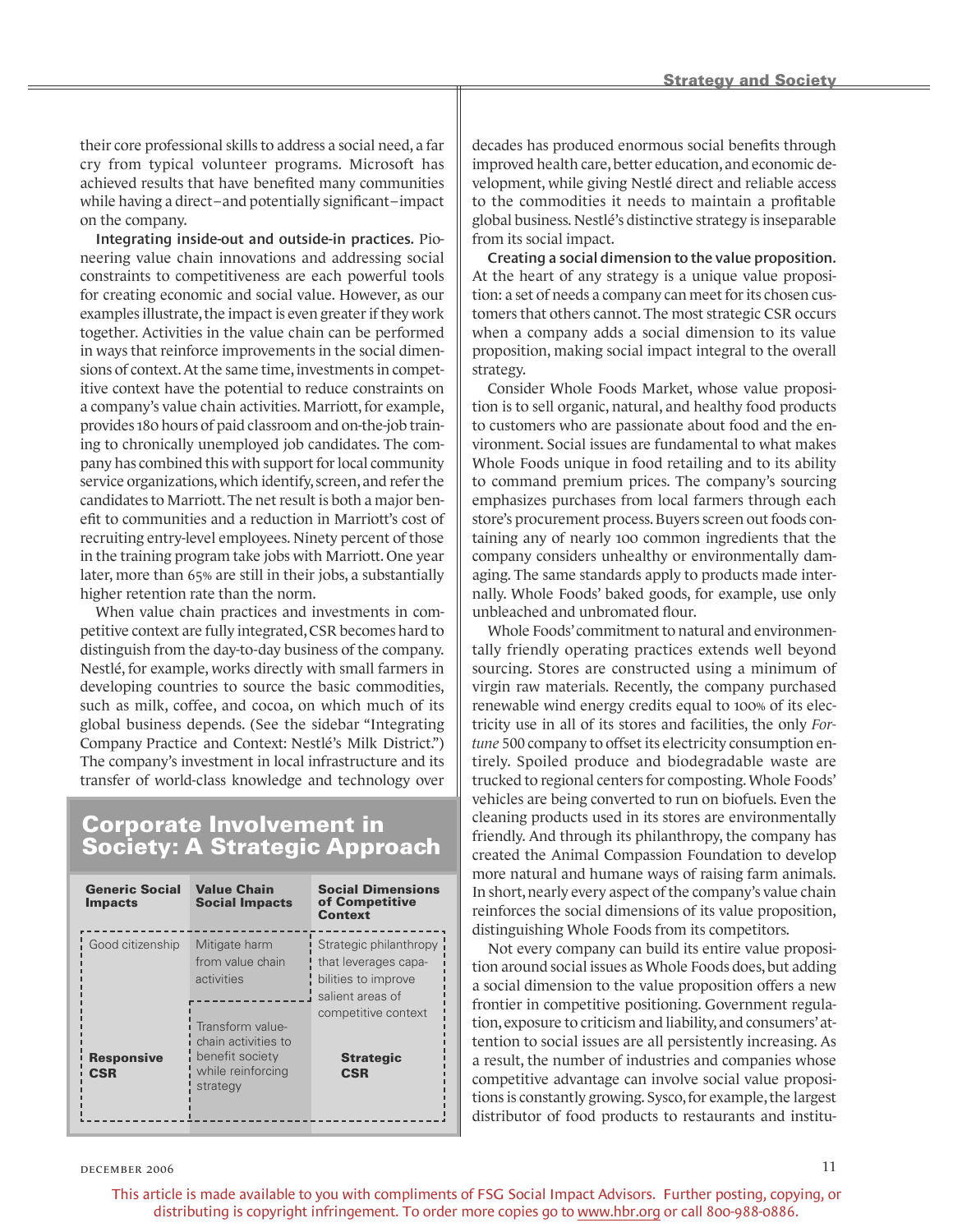tions in North America, has begun an initiative to preserve small, family-owned farms and offer locally grown produce to its customers as a source of competitive differentiation. Even large global multinationals–such as General Electric, with its "ecomagination" initiative that focuses on developing water purification technology and other "green"businesses, and Unilever, through its efforts to pioneer new products, packaging, and distribution systems to meet the needs of the poorest populations – have decided that major business opportunities lie in integrating business and society.

#### **Organizing for CSR**

I ntegrating business and social needs takes more than good intentions and strong leadership. It requires adjustments in organization, reporting relationships, and incentives. Few companies have engaged operating management in processes that identify and prioritize social issues based on their salience to business operations and their importance to the company's competitive context. Even fewer have unified their philanthropy with the management of their CSR efforts, much less sought to embed a social dimension into their core value proposi-

## **Integrating Company Practice and Context: Nestlé's Milk District**

Nestlé's approach to working with small farmers exemplifies the symbiotic relationship between social progress and competitive advantage. Ironically, while the company's reputation remains marred by a 30-year-old controversy surrounding sales of infant formula in Africa, the corporation's impact in developing countries has often been profoundly positive.

Consider the history of Nestlé's milk business in India. In 1962, the company wanted to enter the Indian market, and it received government permission to build a dairy in the northern district of Moga. Poverty in the region was severe; people were without electricity, transportation, telephones, or medical care. A farmer typically owned less than five acres of poorly irrigated and infertile soil. Many kept a single buffalo cow that produced just enough milk for their own consumption. Sixty percent of calves died newborn. Because farmers lacked refrigeration, transportation, or any way to test for quality, milk could not travel far and was frequently contaminated or diluted.

Nestlé came to Moga to build a business, not to engage in CSR. But Nestlé's value chain, derived from the company's origins in Switzerland, depended on establishing local sources of milk from a large, diversified base of small farmers. Establishing that value chain in Moga required Nestlé to transform the competitive context in ways that created tremendous shared value for both the company and the region.

Nestlé built refrigerated dairies as collection points for milk in each town and sent its trucks out to the dairies to collect the milk. With the trucks went veterinarians, nutritionists, agronomists, and quality assurance experts. Medicines and nutritional supplements were provided for sick animals, and monthly training sessions were held for local farmers. Farmers learned that the milk quality depended on the cows' diet, which in turn depended on adequate

feed crop irrigation. With financing and technical assistance from Nestlé, farmers began to dig previously unaffordable deep-bore wells. Improved irrigation not only fed cows but increased crop yields, producing surplus wheat and rice and raising the standard of living.

When Nestlé's milk factory first opened, only 180 local farmers supplied milk. Today, Nestlé buys milk from more than 75,000 farmers in the region, collecting it twice daily from more than 650 village dairies. The death rate of calves has dropped by 75%. Milk production has increased 50 fold. As the quality has improved, Nestlé has been able to pay higher prices to farmers than those set by the government, and its steady biweekly payments have enabled farmers to obtain credit. Competing dairies and milk factories have opened, and an industry cluster is beginning to develop.

Today, Moga has a significantly higher standard of living than other regions in the vicinity. Ninety percent of the homes have electricity, and most have telephones; all villages have primary schools, and many have secondary schools. Moga has five times the number of doctors as neighboring regions. The increased purchasing power of local farmers has also greatly expanded the market for Nestlé's products, further supporting the firm's economic success.

Nestlé's commitment to working with small farmers is central to its strategy. It enables the company to obtain a stable supply of high-quality commodities without paying middlemen. The corporation's other core products–coffee and cocoa – are often grown by small farmers in developing countries under similar conditions. Nestlé's experience in setting up collection points, training farmers, and introducing better technology in Moga has been repeated in Brazil, Thailand, and a dozen other countries, including, most recently, China. In each case, as Nestlé has prospered, so has the community.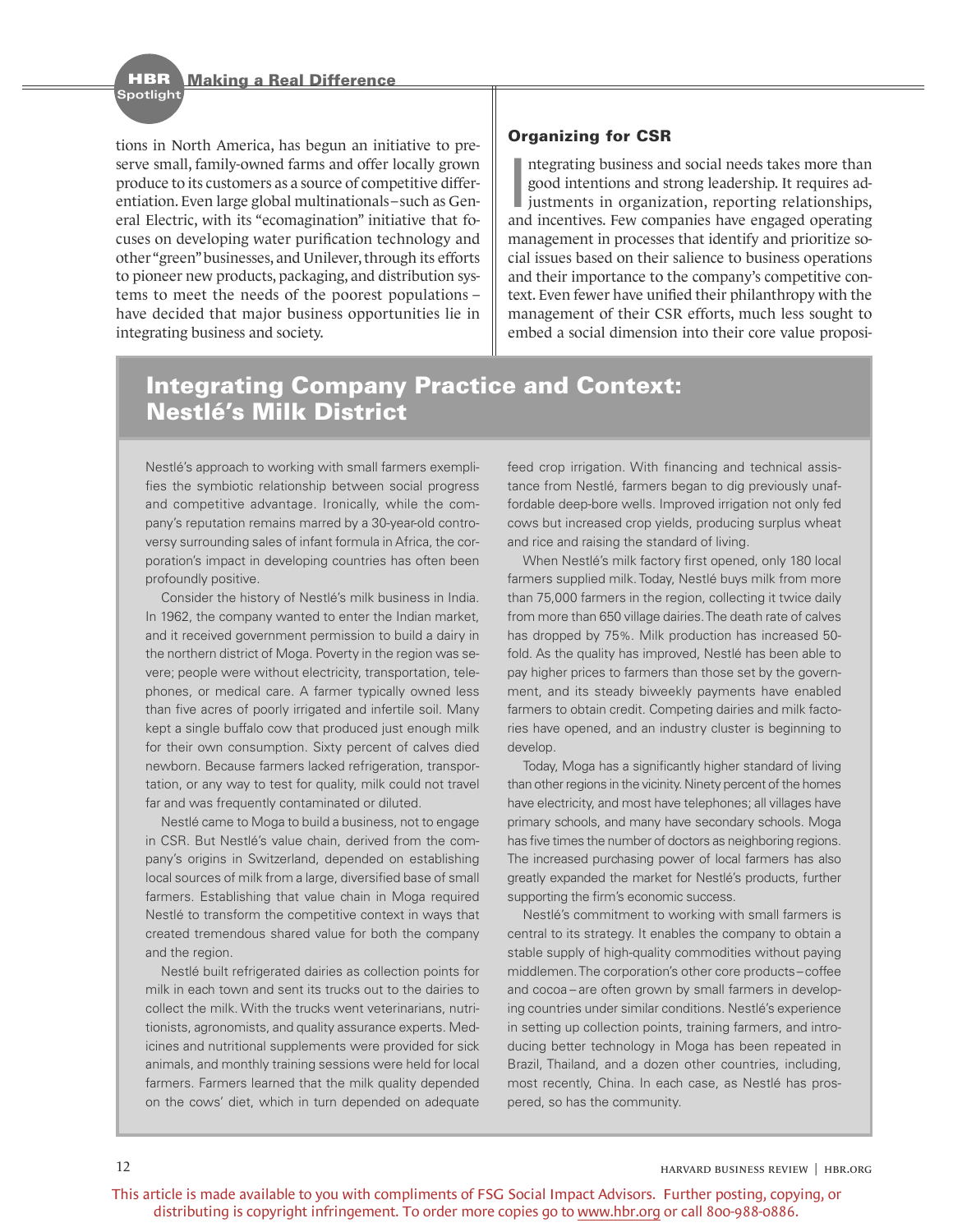tion. Doing these things requires a far different approach to both CSR and philanthropy than the one prevalent today. Companies must shift from a fragmented, defensive posture to an integrated, affirmative approach. The focus must move away from an emphasis on image to an emphasis on substance.

The current preoccupation with measuring stakeholder satisfaction has it backwards. What needs to be measured is social impact. Operating managers must understand the importance of the outside-in influence of competitive context, while people with responsibility for CSR initiatives must have a granular understanding of every activity in the value chain. Value chain and competitive-context investments in CSR need to be incorporated into the performance measures of managers with P&L responsibility. These transformations require more than a broadening of job definition; they require overcoming a number of long-standing prejudices. Many operating managers have developed an ingrained us-versus-them mind-set that responds defensively to the discussion of any social issue, just as many NGOs view askance the pursuit of social value for profit. These attitudes must change if companies want to leverage the social dimension of corporate strategy.

Strategy is always about making choices, and success in corporate social responsibility is no different. It is about choosing which social issues to focus on. The short-term performance pressures companies face rule out indiscriminate investments in social value creation. They suggest, instead, that creating shared value should be viewed like research and development, as a long-term investment in a company's future competitiveness. The billions of dollars already being spent on CSR and corporate philanthropy would generate far more benefit to both business and society if consistently invested using the principles we have outlined.

While responsive CSR depends on being a good corporate citizen and addressing every social harm the business creates, strategic CSR is far more selective. Companies are called on to address hundreds of social issues, but only a few represent opportunities to make a real difference to society or to confer a competitive advantage. Organizations that make the right choices and build focused, proactive, and integrated social initiatives in concert with their core strategies will increasingly distance themselves from the pack.

#### **The Moral Purpose of Business**

y providing jobs, investing capital, purchasing goods, and doing business every day, corporations have a profound and positive influence on society. The most important thing a corporation can do

for society, and for any community, is contribute to a prosperous economy. Governments and NGOs often forget this basic truth. When developing countries distort rules and incentives for business, for example, they penalize productive companies. Such countries are doomed to poverty, low wages, and selling off their natural resources. Corporations have the know-how and resources to change this state of affairs, not only in the developing world but also in economically disadvantaged communities in advanced economies.

This cannot excuse businesses that seek short-term profits deceptively or shirk the social and environmental consequences of their actions. But CSR should not be only about what businesses have done that is wrong – important as that is. Nor should it be only about making philanthropic contributions to local charities, lending a hand in time of disaster, or providing relief to society's needy– worthy though these contributions may be. Efforts to find shared value in operating practices and in the social dimensions of competitive context have the potential not only to foster economic and social development but to change the way companies and society think about each other. NGOs, governments, and companies must stop thinking in terms of "corporate social responsibility" and start thinking in terms of "corporate social integration."

Perceiving social responsibility as building shared value rather than as damage control or as a PR campaign will require dramatically different thinking in business. We are convinced, however, that CSR will become increasingly important to competitive success.

Corporations are not responsible for all the world's problems, nor do they have the resources to solve them all. Each company can identify the particular set of societal problems that it is best equipped to help resolve and from which it can gain the greatest competitive benefit. Addressing social issues by creating shared value will lead to self-sustaining solutions that do not depend on private or government subsidies. When a well-run business applies its vast resources, expertise, and management talent to problems that it understands and in which it has a stake, it can have a greater impact on social good than any other institution or philanthropic organization.

Reprint R0612D

<sup>1.</sup> An early discussion of the idea of CSR as an opportunity rather than a cost can be found in David Grayson and Adrian Hodges, *Corporate Social Opportunity* (Greenleaf, 2004).

<sup>2.</sup> For a more complete discussion of the importance of competitive context and the diamond model, see Michael E. Porter and Mark R. Kramer, "The Competitive Advantage of Corporate Philanthropy,"HBR December 2002. See also Michael Porter's book *The Competitive Advantage of Nations* (The Free Press, 1990) and his article "Locations, Clusters, and Company Strategy,"in *The Oxford Handbook of Economic Geography,* edited by Gordon L. Clark, Maryann P. Feldman, and Meric S. Gertler (Oxford University Press, 2000).